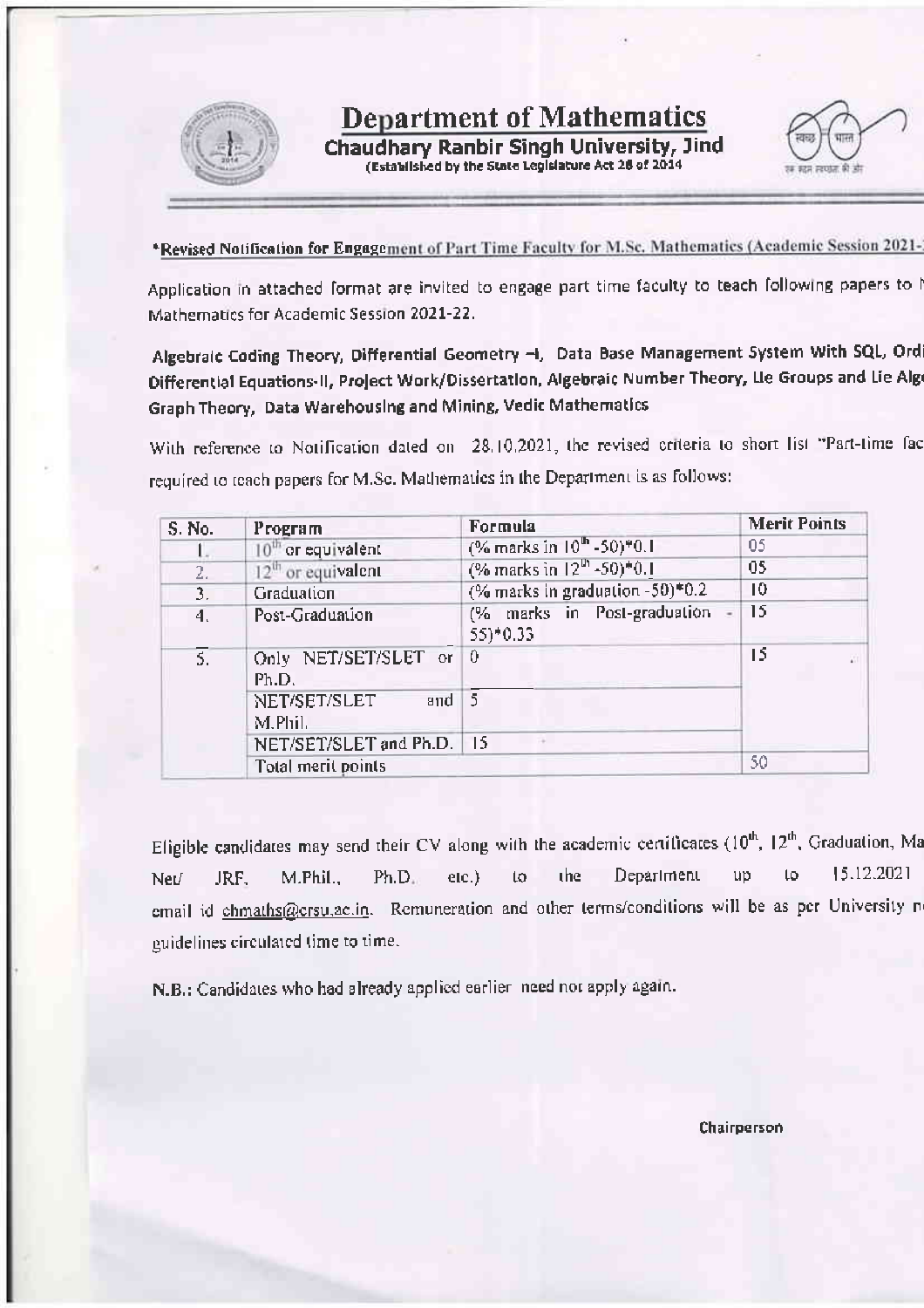Application to Engage as Part Time Faculty in Department of Mathematics.

| Name announction continuous component components |                                    |
|--------------------------------------------------|------------------------------------|
|                                                  | Paste Your Latest<br>Passport Size |
|                                                  | Colored<br>Photograph here         |
|                                                  |                                    |
|                                                  |                                    |
|                                                  |                                    |
|                                                  |                                    |
|                                                  |                                    |

**Qualification Details:** 

| Examination     | <b>Institution</b> | Board/University | Percentage/CGPA |  |
|-----------------|--------------------|------------------|-----------------|--|
| $10^{th}$       |                    |                  |                 |  |
| $12^{th}$       |                    |                  |                 |  |
| Graduation      |                    |                  |                 |  |
| Post Graduation |                    |                  |                 |  |
| <b>NET</b>      |                    |                  |                 |  |
| Any Other       |                    |                  |                 |  |
| Ph.D.           |                    |                  |                 |  |
|                 |                    |                  |                 |  |

Ph.D. as per 2009 or later regulations will be considered. Candidate need to submit  $\bullet$ certificate for Ph.D. as per 2009 or later regulations.